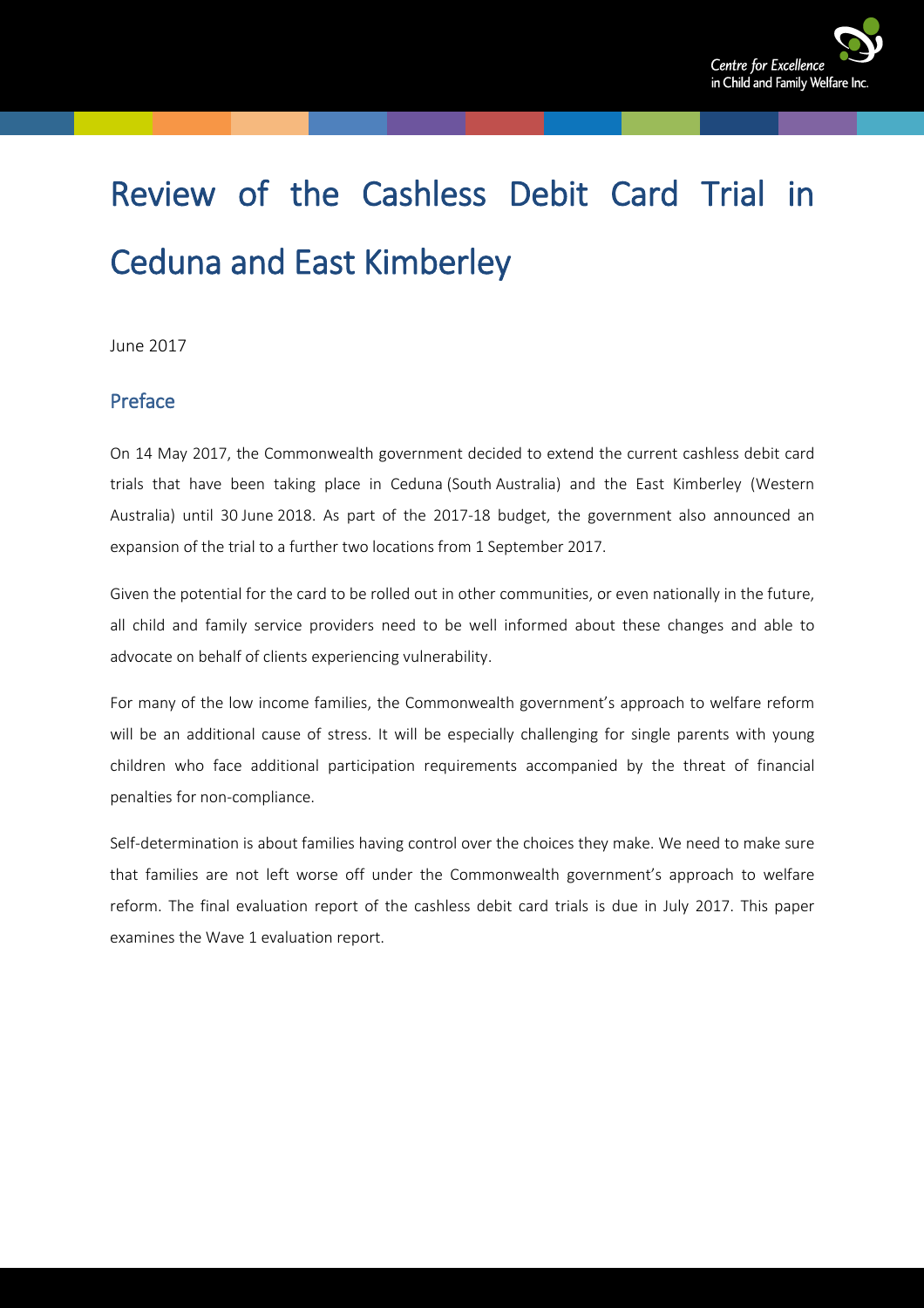

# Contents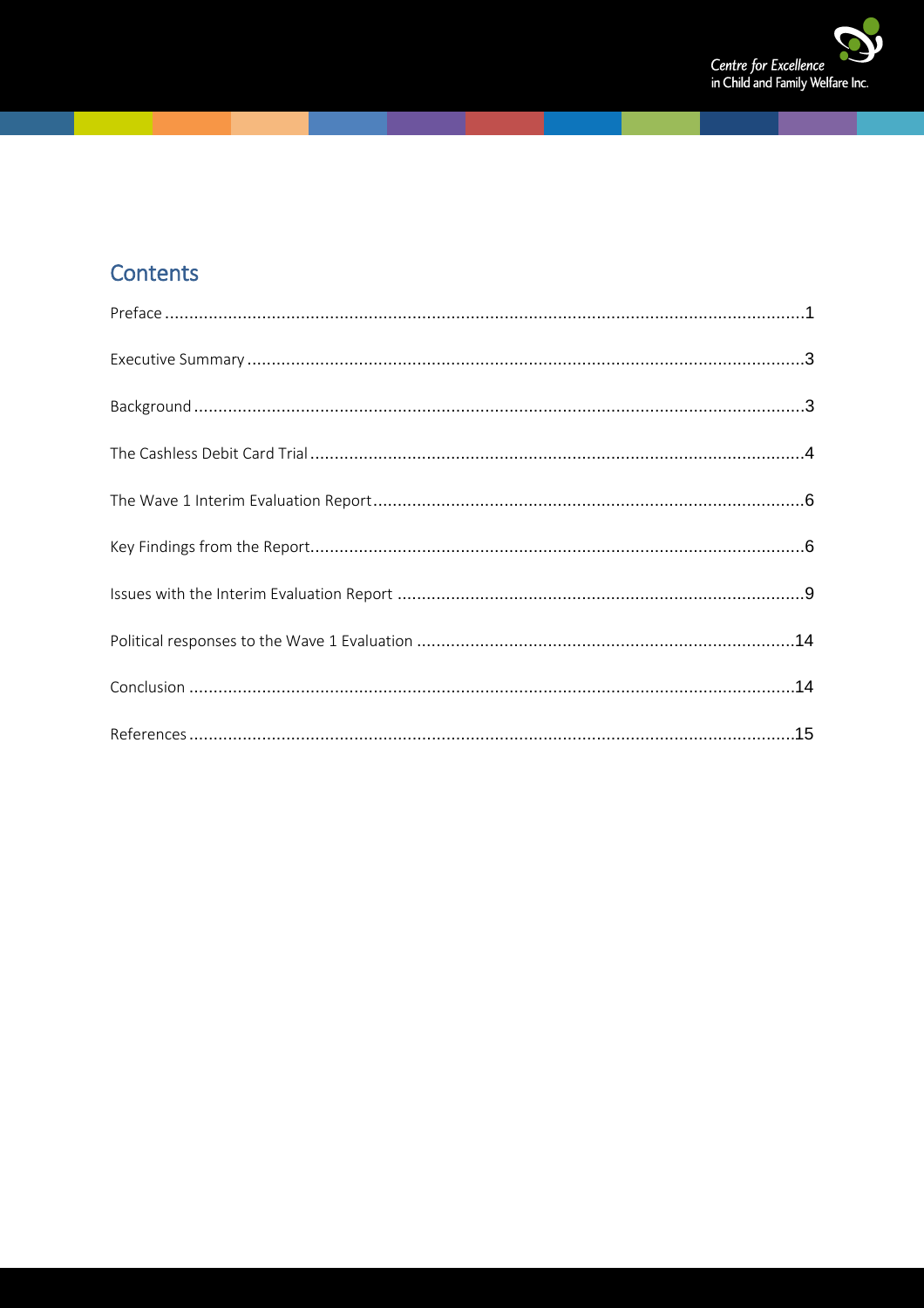

#### <span id="page-2-0"></span>Executive Summary

Following the release of the Wave 1 Interim Evaluation Report for the Cashless Debit Card (CDC) Trial (the Trial) in Ceduna and East Kimberley, the Federal Government has recently extended the scheme for a further two years citing positive results from the report. The intervention sought to improve individual, family and community wellbeing by reducing the harm associated with alcohol, drugs and gambling. The final evaluation measuring the effectiveness of the scheme after 12 months of the Trial is due in mid-2017. The interim report demonstrates positive outcomes for a proportion of the Trial participants as they were able to save more money and spend less on alcohol, but the majority of participants said the scheme had no impact or made their lives worse. There was limited evidence to attribute the card with a reduction in harm associated with drugs and gambling. This paper provides analysis of the report, including how it presents the findings, and highlights some of the important considerations it overlooks.

#### <span id="page-2-1"></span>**Background**

Alcohol is responsible for a significant level of harm across Australia. Around 3.8 million Australians drink on average 4 standard serves of alcohol each day (twice the recommended limit) amounting to 1 in 5 Australians aged over 14 (Foundation for Alcohol Research and Education 2016). Alcohol contributes to 5,500 Australian deaths each year and 157,000 hospital admissions (Gao et al., 2014). In addition to the health issues, there are the other devastating impacts on families and communities (Jiang, Livingston, & Room 2015: 2).

Harm associated with alcohol affects people and families across all socioeconomic groups in Australia. However, areas with significant income inequality (Dietze et al. 2009) and rural communities are associated with above-average levels of alcohol-related harm (Miller et al 2010). Aboriginal communities are overrepresented in alcohol-related harm, although National Aboriginal and Torres Strait Islander Social Survey (NATSISS) data shows that nearly twice as many Indigenous Australians as non-Indigenous Australians did not drink in the last 12 months (29% compared with 15%) (AIHW 2011: 19).

Rural communities such as Ceduna (South Australia) and Kununurra and Wyndham (East Kimberley) are familiar with the harms caused by excessive alcohol consumption. Between 2005 and 2009, alcohol-related hospital admissions in the Shire of Wyndham-East Kimberley were 4.7 times the Western Australian average and Kununurra's rate of reported alcohol-related assaults was 68 times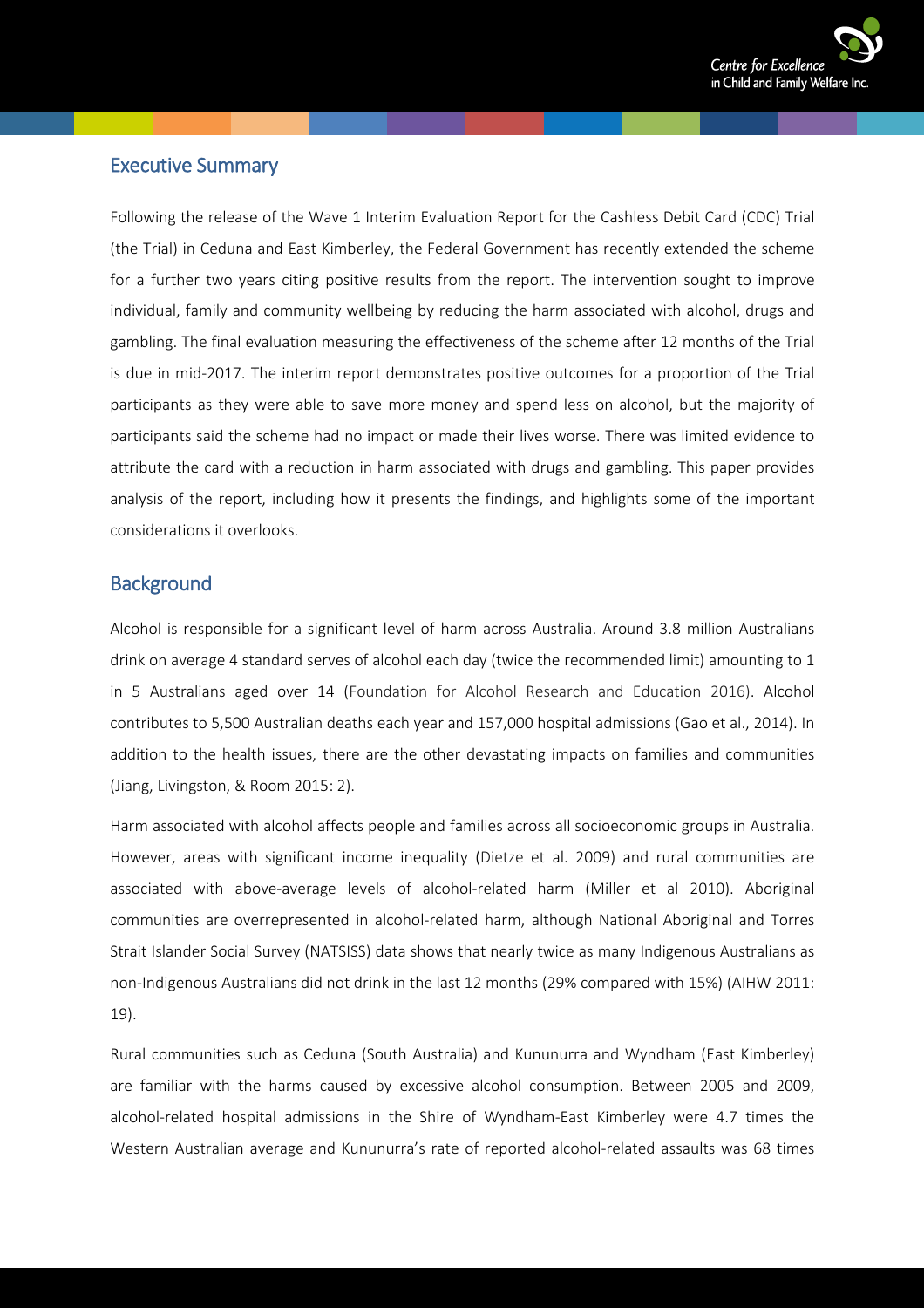

higher than the national average in 2015 (Codeswitch 2016: 8,10). Similar concerns have been raised regarding Ceduna following media attention over a number of years (ABC 2013).

The data suggests there are good reasons for government policy responses to reduce the harms associated with alcohol. What is less clear is the evidence to demonstrate a specific relationship between people on welfare payments and experiences of harm associated with alcohol. However 'welfare-fuelled' alcohol and drug use and gambling are the specific target of the Federal Government's current CDC Trial. Interestingly, research conducted by the Foundation for Alcohol Research and Education found that in 2009-2010 it was Australians in the third and fourth income quintiles that spend the highest proportion of their income on alcohol (Jiang Livingston & Room, 2015) rather than those on the lowest incomes.

The following section summarises the development and implementation of the government's current pilot intervention, which seeks to reduce spending on alcohol, drugs and gambling of people receiving government allowances.

#### <span id="page-3-0"></span>The Cashless Debit Card Trial

In 2015, the *Social Security Legislation Amendment (Debit Card Trial) Bill 2015* (legislation for a 12 month cashless welfare card trial) passed the Senate. At the time many organisations raised concerns about the intervention, as identified in the Senate Community Affairs Legislation Committee report (2015).

The concept is attributed to Andrew Forrest's review of Indigenous jobs and training programs requested by the Australian Government (Forrest 2014). It called for a 'cashless welfare system' and a 'Healthy Welfare Card'. The planned card would differ from the Northern Territory's New Income Management 'Basics Card' as purchases would not be restricted to a selected range of shops and purchase of tobacco and would be allowed. The New Income Management (NIM) scheme in the Northern Territory was scrutinised through an extensive evaluation project between 2010 and 2013. It found that the scheme had generally not been successful in meeting its aims across a wide range of measures and that community attitudes towards the scheme remained mixed (Gray, Hand & Katz 2014).

A recent evaluation by Australian National University's Centre for Aboriginal Economic Policy Research on various Australian income management schemes (including NIM) identified several trends (Bray 2016). It found that the most effective schemes generally were voluntary and specifically target people with high-needs as part of a holistic set of services. Many schemes did not demonstrate any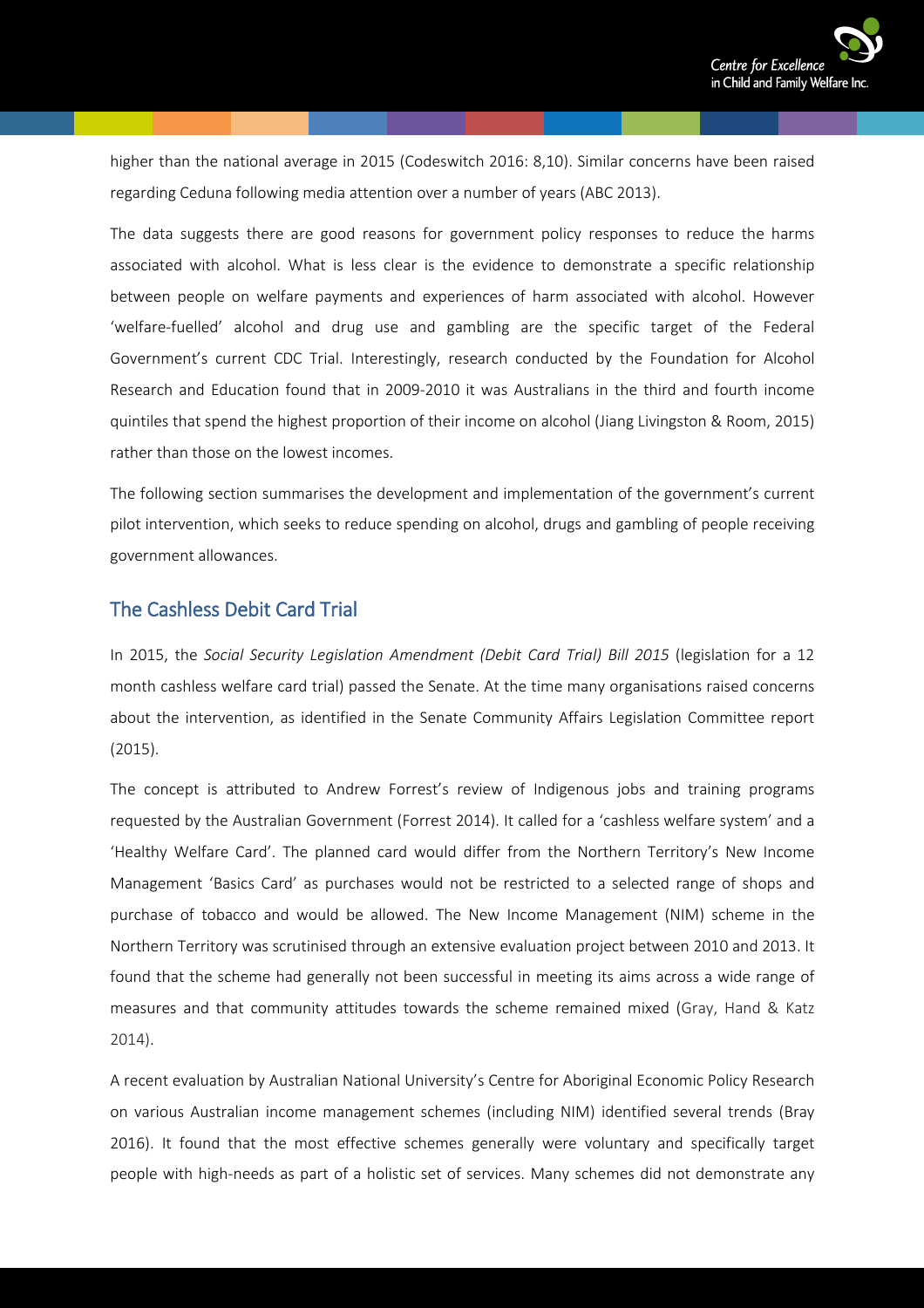

improvements in the income management skills of participants, but showed signs that people may become more dependent on welfare as a result.

According to the Department of Social Services website, the CDC Trial is part of the government's efforts to determine the best ways to provide support to people, their families and communities in areas of high welfare dependence and high levels of harm associated with alcohol and drugs (Department of Social Services 2017a). More specifically, this CDC Trial is aimed at reducing the consumption of alcohol, drugs and gambling affecting the 'health and wellbeing of communities, families and children'.

The year-long Trial which began in 2016 restricts 80% of welfare recipients' payments to a CDC. The CDC delivered by Indue Ltd operates as a regular debit card, but cannot be used to withdraw cash. Customer support is offered through a customer contact centre, a mobile phone app and text alerts. The card can be used to spend on anything except alcohol and gambling (with the exception of lotto).The remaining 20% is paid into a recipient's bank account which can be withdrawn as cash. The Trial does not change the amount of money the person receives from Centrelink. The theory behind the Trial is that by restricting 80% of the payment to the card, less money will be spent on alcohol, drugs and gambling, and more spent on other important items resulting in a positive impact on health and wellbeing. A local leadership board may vary the proportion of the payment that is quarantined.

Unlike the NIM in the Northern Territory, this scheme claims not to target Indigenous people as it applies to whoever receives working-age Income Support Payments (ISP) in the selected areas. Two sites were chosen for the Trial – Ceduna in South Australia and Wyndham/Kununurra (East Kimberley) in Western Australia. Seventy-three per cent of the (ISP) recipients in Ceduna were Aboriginal or Torres Strait Islander and 86% in East Kimberley. Community Panels were established in both regions to inform the implementation of the Trial. In Ceduna the scheme was co-designed with local leaders to 'reduce welfare fuelled alcohol, drug and gambling abuse in communities', and was launched on 15 March 2016. The Trial was later implemented in Wyndham/Kununurra on 26 April 2016.

As of October 4 2016, 757 people in Ceduna and 1247 in East Kimberley had received their ISP payments through CDCs. Almost all participants were compulsorily signed up to the scheme. The most common types of ISP of people in the Trial were Parent Payments, Newstart Allowance, Disability Support Pension, Carer Payments and Youth Allowance. People receiving allowances who were beyond 'working age' were not mandatorily subscribed to the scheme.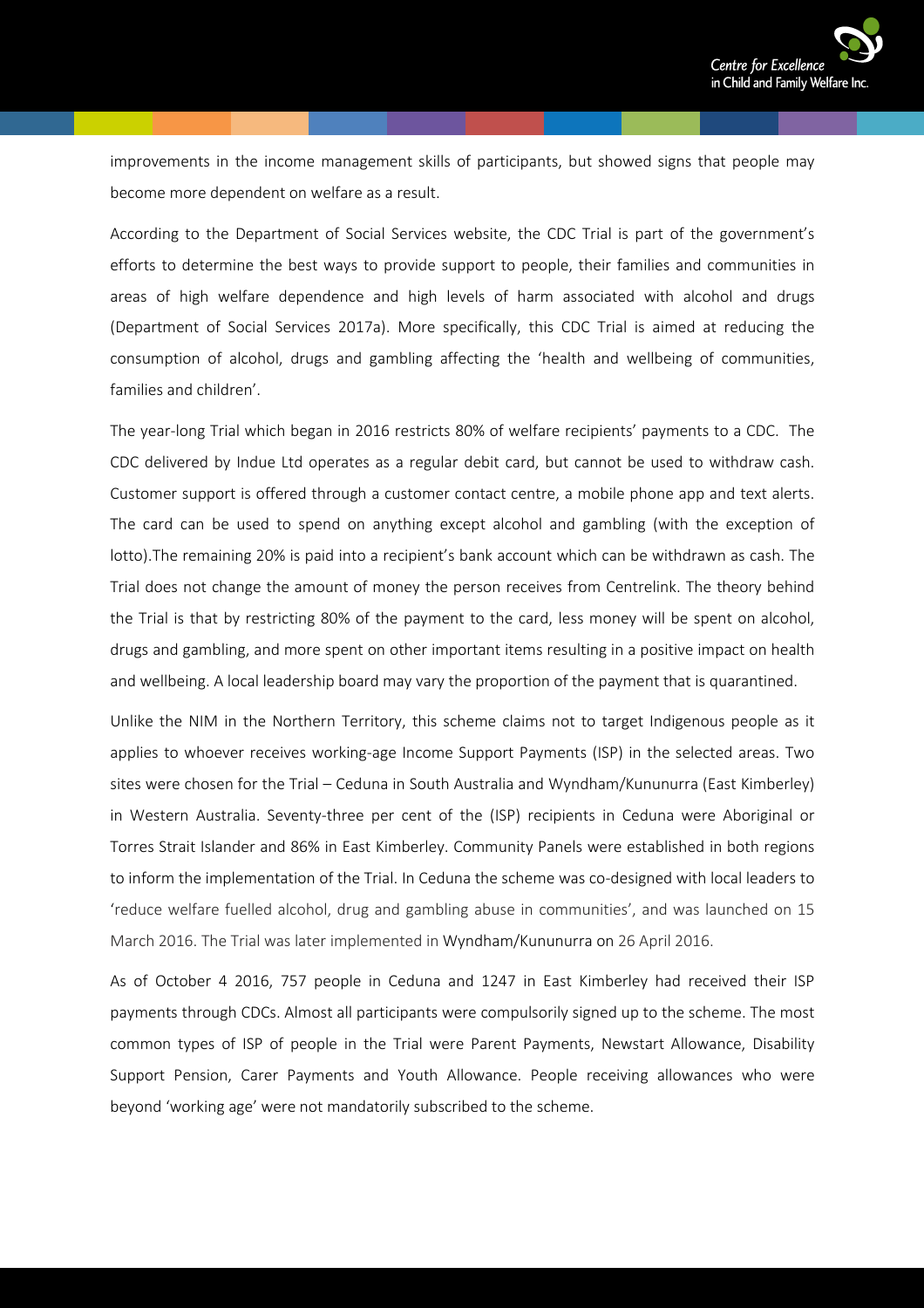

# <span id="page-5-0"></span>The Wave 1 Interim Evaluation Report

Orima Research was commissioned by the Federal Government to evaluate the CDC Trial. The evaluation consists of an *Initial Conditions Report* which was conducted at the start of the Trial, the *Wave 1 Interim Evaluation Report* (released February 2017) which captured data from the Trial after six months, and the *Final Report* which is due to be released mid-2017 after 12 months of the Trial.

The Wave 1 Interim Evaluation Report (Wave 1 Evaluation) draws its content from interviews and focus groups with community leaders and stakeholders, interviews with Trial participants and their family members, and administrative data.

There were 552 people receiving payments through CDCs who participated in the Wave 1 Evaluation (196 from Ceduna and 356 from East Kimberley). Thirty-two family members of participants from Ceduna were surveyed and 46 from East Kimberley. A further 58 community members not receiving CDC payments from Ceduna and 52 from East Kimberley completed the survey.

### <span id="page-5-1"></span>Key Findings from the Report

#### Key Performance Indicator (KPI) Ratings

The report delivered findings in relation to a series of short-term output and outcome Key Performance Indicators (KPIs). The KPIs and measurable targets are not in the main report, but can be found after sifting through the Appendix A. Results from surveys with participants, family members and other community members, qualitative data from the stakeholders, and administrative data were used to measure the KPIs. The following tables show the rating given to the short-term KPIs for the Wave 1 Evaluation.

| <b>Short-term Output KPIs</b>                          | <b>Interim Rating</b> |
|--------------------------------------------------------|-----------------------|
| Number of community leaders who endorse programme      | Achieved              |
| Percent of participants who understand card conditions | Partial               |
| Percent of participants in Trial locations sent card   | Achieved              |
| Percent of distributed cards that are activated        | Achieved              |
| 80% of income support payments are quarantined         | Achieved              |
| Number of support services available in community      | Not assessed          |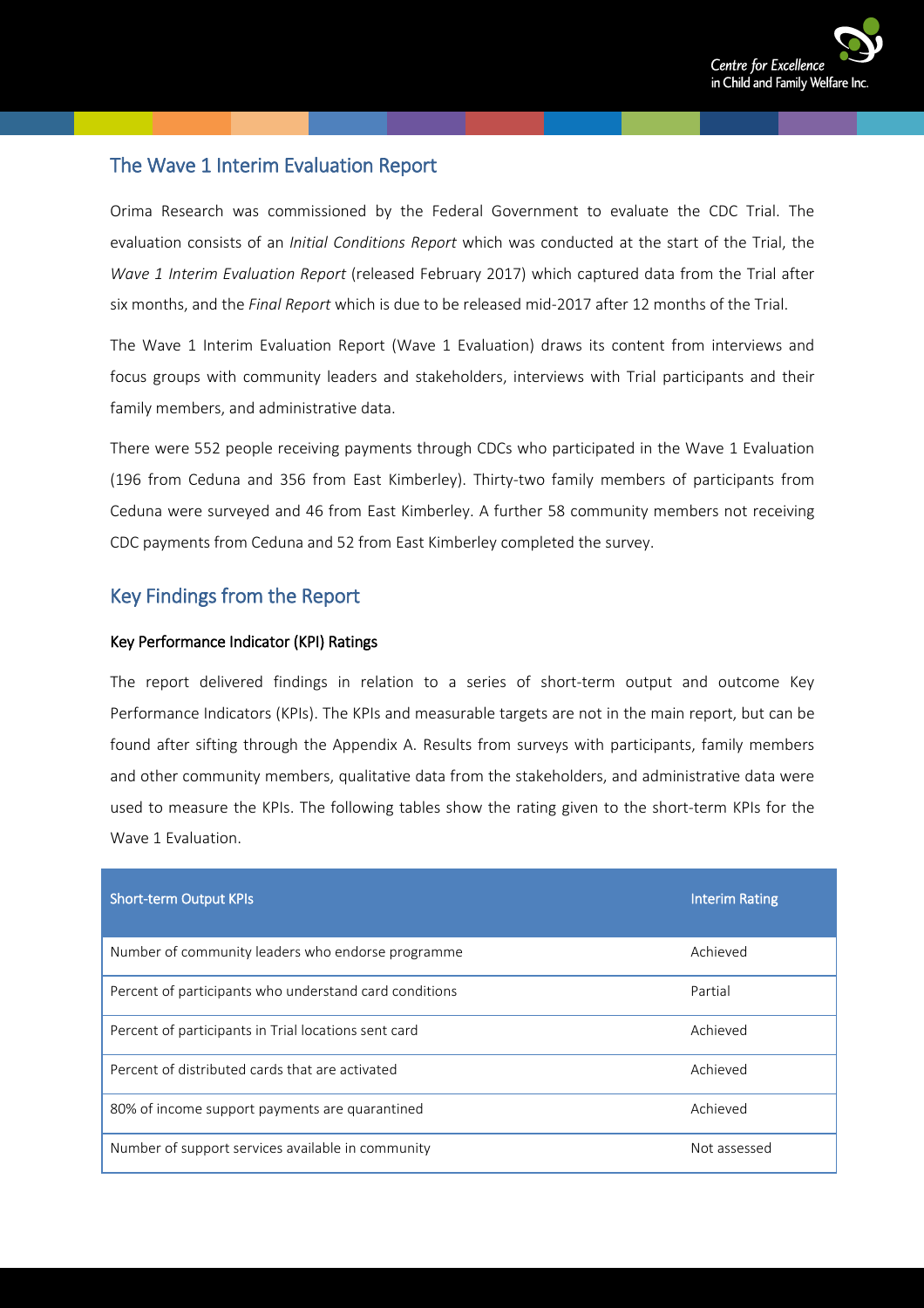

| Percent of participants with reasonable access to merchants and products           | Partial |
|------------------------------------------------------------------------------------|---------|
| Number of community leaders who believe appropriate adjustments are made to income | Partial |
| restrictions on a case-by-case basis                                               |         |

| <b>Short-term Outcome KPIs</b>                                | <b>Interim Rating</b> |
|---------------------------------------------------------------|-----------------------|
| Frequency of use / volume consumed of drugs & alcohol         | Achieved              |
| Frequency of use / volume of gambling and associated problems | Achieved              |
| Percent aware of drug & alcohol support services              | Partial               |
| Percent aware of financial & family support services          | Partial               |
| Usage of drug & alcohol support services                      | Partial               |
| Usage of financial & family support services                  | Partial               |

#### Responses to Evaluation Questions

In addition to the KPIs, the evaluation sought to answer several broader research questions.

• *What have been the effects of the CDC Trial on program participants, their families and the broader community?*

The evaluation report indicates that the qualitative and quantitative research shows a reduction in alcohol, drugs and gambling. It supports this with the survey data which shows among the 66% of respondents who had previously had alcohol, consumed drugs or gambled, a third made a reduction in at least one of these areas. The report shows limited evidence to suggest the Trial led to a reduction in crime. Appendices A62 and A63 reveal police crime statistics presented in graphs up until 3 months into the trial. Across the measures the Ceduna data shows somewhat of a downward trend whilst Kunnanura and Wyndam showed a slight upward trend overall. There was some evidence to suggest a proportion of participants had more money to spend on new items as a result of the CDC Trial. The report acknowledged the mixed feelings about the scheme among those who participated in it and from other community members. Around 49% of participants said that the intervention made their lives worse and 29% reported no change, while 46% of non-participants thought the Trial had made life better in the community, and only 18% thought it was worse as a result. Trial participants who said their lives were worse as a result often cited 'not being able to get cash out / having no cash' and to a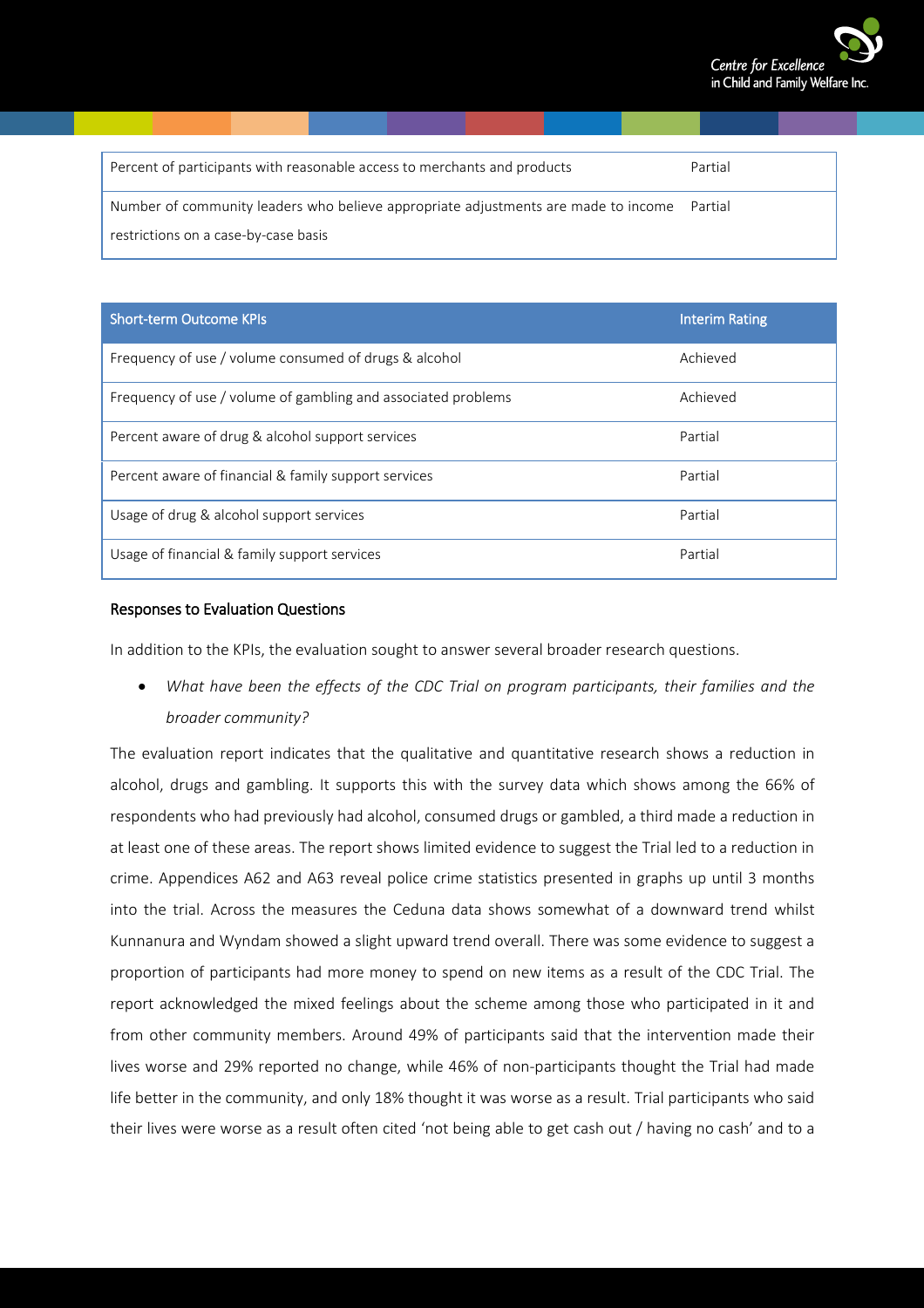

lesser extent not being able to send money to family members or give children pocket money as reasons for being worse off.

• Have there been any circumvention behaviours that have undermined the effectiveness of the CDC Trial?

The evaluation claimed to find some evidence of circumvention behaviours, but reported that it was difficult to quantify the extent of this. Circumvention behaviours relate to actions participants could use to avoid having to experience the full effects of the CDC by out-smarting the system. The behaviours mentioned included humbugging (asking relatives for cash or other items such as those quarantined by the card) and swapping purchased items for cash. Some claimed there were some criminal incidents as a result of people having less access to cash.

• *Have there been any other unintended adverse consequences?*

The report mentions a small number of the unintended adverse consequences identified in the qualitative research. These included not being able to make second hand purchases in cash-only environments such as markets, technical issues with the card, and sending money to children living in boarding schools. It indicates that only 6% of participants in the Trial reported stigma or shame using the card, although this issue was raised strongly by community leaders in the qualitative part of the study.

• *What lessons can be learnt to improve delivery and to inform future policy?*

Orima Research claim that six months into the 12 month trial is too early to assess in what circumstances the Trial has worked best, and where it has been less successful. Orima state that the evaluation is not an experiment design and therefore the impacts of the intervention cannot be 'unequivocally identified'. However they argue that due to the content of the stakeholder interviews it does appear that external variables (such as other programs seeking to reduce alcohol-related harm) had not changed over the Trial period measured to date and conclude that changes should therefore be able to be attributed to the Trial. Orima asserts that more rigorous techniques will be used in the full evaluation after long data sets become available.

#### **Conclusions**

From the assessment of KPIs and answers to the Evaluation Questions, the report drew four conclusions:

• The CDC Trial has been successful to date when compared to the KPIs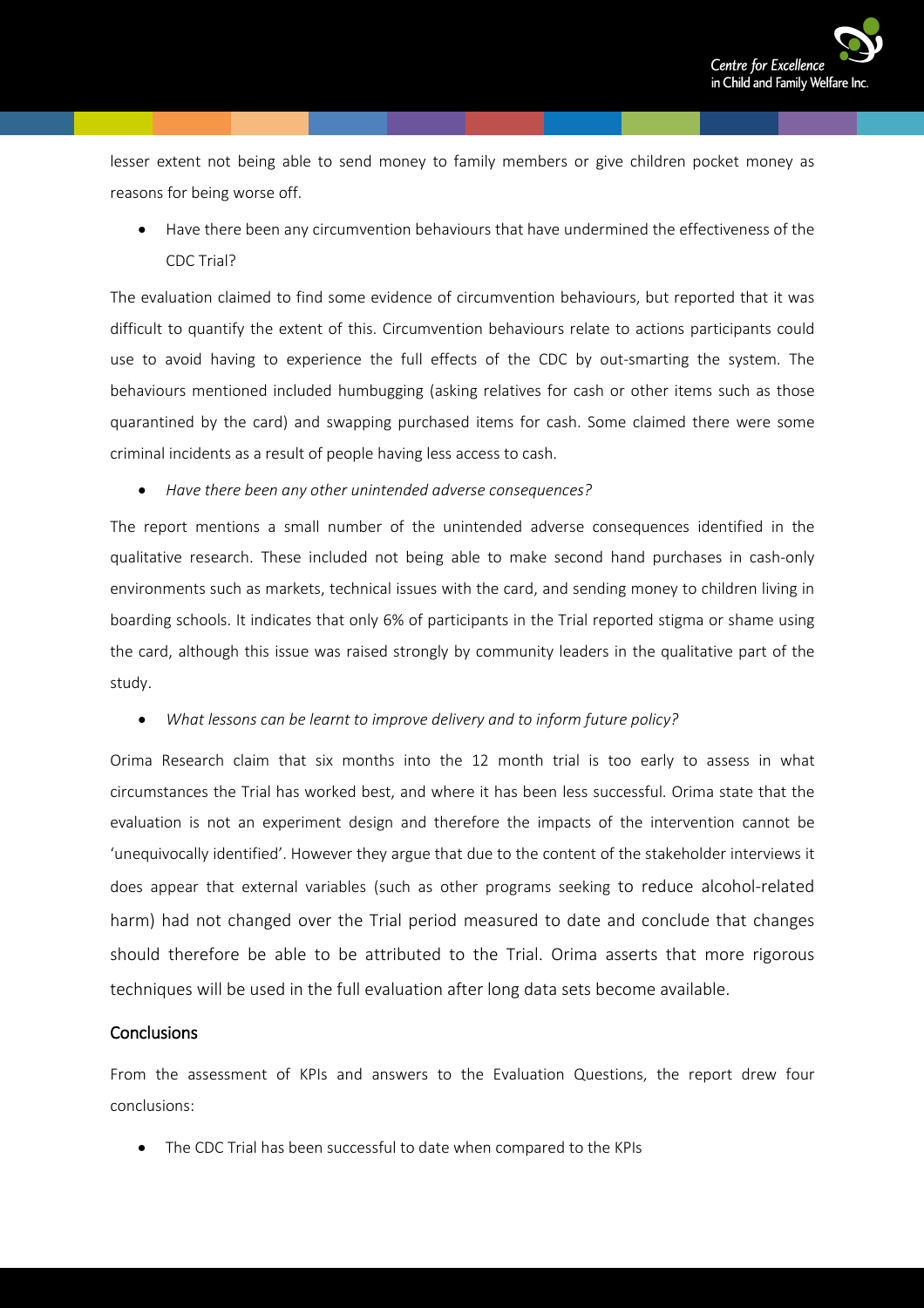

- The CDC Trial has been successful in reducing consumption of alcohol, illegal drug use and gambling 'establishing a clear 'proof-of-concept'
- The findings indicate that the CDC Trial is largely the driver behind these positive behavioural changes, not the associated increase in services or other external factors
- The current evidence to suggest a link between the CDC and a reduction in crime, violence, injuries and increased perceptions of community is limited at this point in the trial.

## <span id="page-8-0"></span>Issues with the Interim Evaluation Report

This section discusses several issues with regards to the report's conclusions, how the statistics are presented, the data in the appendices which is not highlighted in the main report, and methodological issues with the study.

#### The report's conclusions

The conclusions did not seem to reflect the mixed findings throughout the report (particularly upon reading the appendices). Even though the Wave 1 Evaluation is only the halfway mark of the Trial and the majority of stakeholders said it was too early to assess the scheme's effectiveness, Orima Research was particularly strong in its conclusions, which were used by the Federal Government to justify extending the intervention by two years. Orima claim that 'overall, the [Trial] has been effective to date … in particular, the Trial has been effective in reducing alcohol consumption, illegal drug use and gambling – establishing a clear "proof-of-concept"'. This is despite the Wave 1 Evaluation (Orima 2016: A28) acknowledging difficulty in identifying causes of any changes over the evaluation period regarding alcohol, drugs or gambling. Due to the complexity, Orima write that they will need to 'use more indirect ways to tease out the distinction' through collecting qualitative data, administrative data about service use, and survey results.

The report rightly points out that the other services that were part of the scheme had only just been implemented by the time the Wave 1 Evaluation was completed; therefore the reported drop in alcohol consumption was not linked to these services. However the report does not adequately discuss other external factors, such as the changes in alcohol management schemes in both locations, which a significant proportion of stakeholders raised (as noted in Appendix C of the report).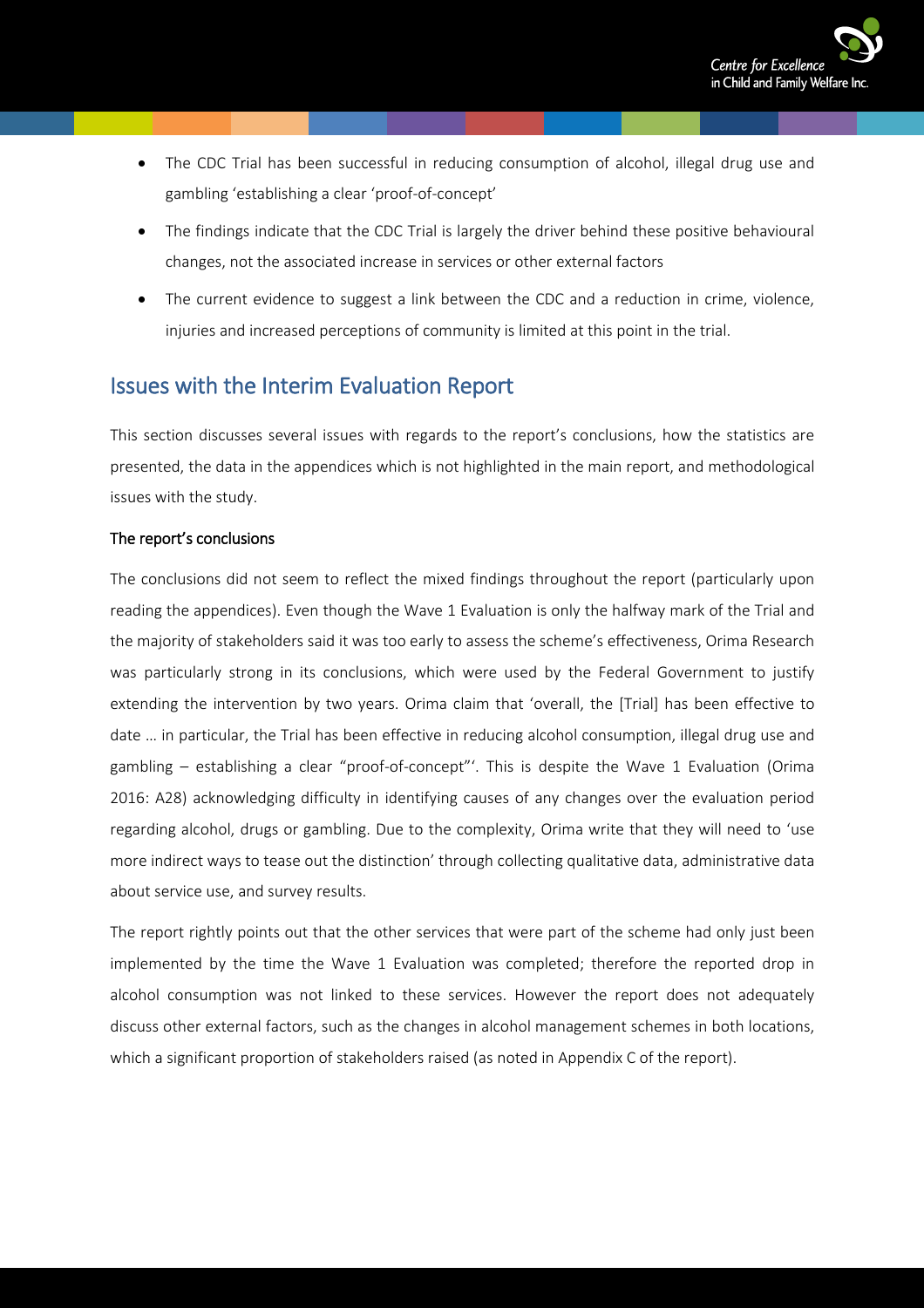The year-long Takeaway Alcohol Management System (TAMS)<sup>[1](#page-9-0)</sup> in East Kimberley, which began on 14 December 2015, ran at the same time as the CDC Trial, making it difficult for community members to attribute the impacts of either program. Orima's Wave 1 Evaluation only makes reference to it on page C12 of *Appendix C: Qualitative Summary Reports*, explaining that some East Kimberley stakeholders made note of other external factors that may have contributed to the reduction in alcohol related incidents such as TAMS. This is also reflected in the Final TAMS Review where focus groups of community members and consultations with licensees suggested attribution was difficult given the concurrent changes (Codeswitch 201613). Like the CDC Trial, the TAMS evaluation showed mixed results: some community leaders attributed it to a reduction in public drunkenness and others noted that the approach penalises the law-abiding majority and raised concerns about privacy issues.

#### Presentation of the statistics

The evaluation often presented the data in ways that emphasised the positive impact of the scheme. A different perspective on the same data presents a less positive picture of its effectiveness. For example, the report highlights that, of the 66% participants who reported drinking alcohol, taking drugs or gambling during or before the Trial, 33% reported a reduction in at least one of these things. Another way of reporting this is that 78% of the overall number of participants made to participate in the scheme did not report a reduction in alcohol, drugs or gambling (which was the very reason the program was developed).

One of the indicators used to demonstrate how the Trial met its KPI regarding impact on gambling would be less convincing if a longer time scale was used. Regarding expenditure on Electronic Gambling Machines (EGM) in Ceduna, the Orima report highlights that spending between April and August was down 15% compared with the previous year. Figure 45-Poker Machine Revenue in the appendices (A40) shows significant variation across the last few years. It also shows revenue fall from its height in the winter of 2015 at the same time as the additional liquor restrictions were introduced. A simple comparison with the EGM revenue with the same time the previous year simply does not reflect its long-term variability and the potential impact of a whole range of other external factors.

#### Selective use of data in the appendices

The main report lacks some of the nuance provided by data found in the appendices. In particular, much of the rich qualitative data obtained through the focus groups and in-depth interviews with stakeholders (who were selectively chosen for their insight) is largely absent in the main report, and

<span id="page-9-0"></span><sup>&</sup>lt;sup>1</sup> See Codeswitch (2016) for overview and evaluation of TAMS.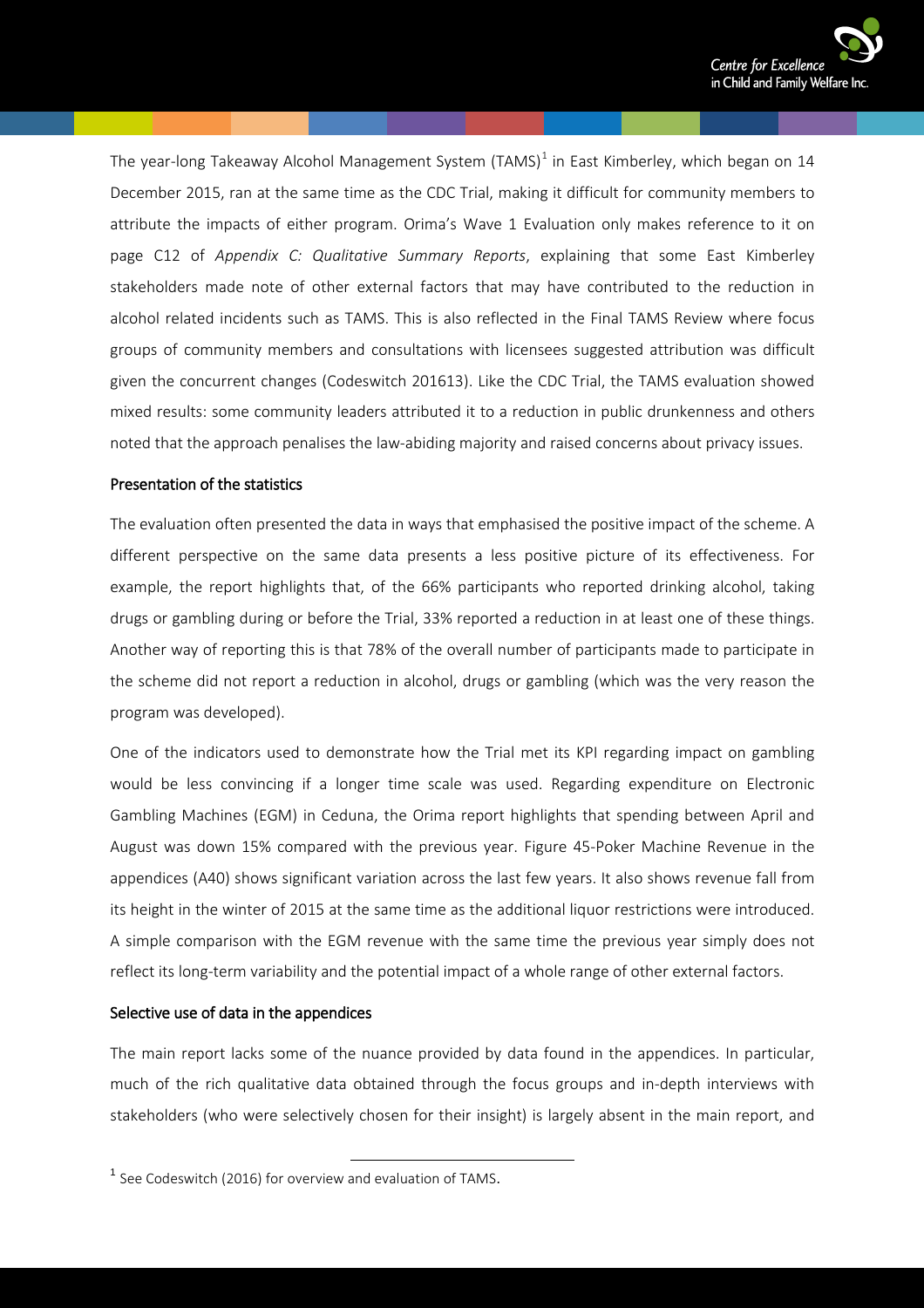

exists only as an appendix. Interspersing this qualitative data throughout the corresponding survey data would have made for greater insight into the numbers reported.

The report states that community leaders and other stakeholders were asked for their in-depth input for the qualitative aspect of the evaluation because of their 'capacity to provide relevant and informed feedback' (p7). Across the focus groups and in-depth interviews with stakeholders in Ceduna and East Kimberley, over 75% felt it was 'too early' in the Trial (halfway) to be able to gauge the impacts of the intervention (Orima Research 2017a: C1, C12). According to the report the interviews were either conducted over the phone or face-to-face.

The majority of the 33 stakeholders in Ceduna 'did not believe that there had been significant change' as a result of the Trial but various stakeholders were able to see some early signs of improvements (C1). Around a third felt external factors, such as the cold wet weather at the time of the data collection and the alcohol restrictions implemented in 2015, were more likely the reasons for lower levels of public drinking. The majority of participants were not prepared to link the CDC Trial with a reduction in alcohol consumption, but around a third noticed some broader positive changes in the community that could be indirectly linked with the Trial. A small proportion of participants felt it was having a positive impact due to the perceived lower level of drinking in public. Another key theme was the perception of less gambling on EGMs in the town since the Trial began.

The qualitative interviews and focus groups with the 40 East Kimberley stakeholders were more positive with around half claiming that they could see early signs of the Trial working. Around a third of participants felt there were external factors that could be influencing the survey findings. These included population decreases as the weather changed from the dry season to the wet season,<sup>[2](#page-10-0)</sup> changes in policing strategies and the closure of a major employer. Around half of the East Kimberley stakeholders reported observable changes at a personal and community level pointing to a reduction in alcohol consumption.

There were two more key findings in the qualitative data from the two sites. First, the majority of stakeholders had seen evidence that CDC Trial participants were better-off financially. This was demonstrated by a perceived increase in purchases of various goods. Secondly, there was a fear at the start of the Trial that there might be an increase in petty crime, however six months in there was little evidence of changing crime rates across the two regions.

<span id="page-10-0"></span> $2$  The shire's population can decrease by around 20% over the wet season. Codeswitch (2016, 9)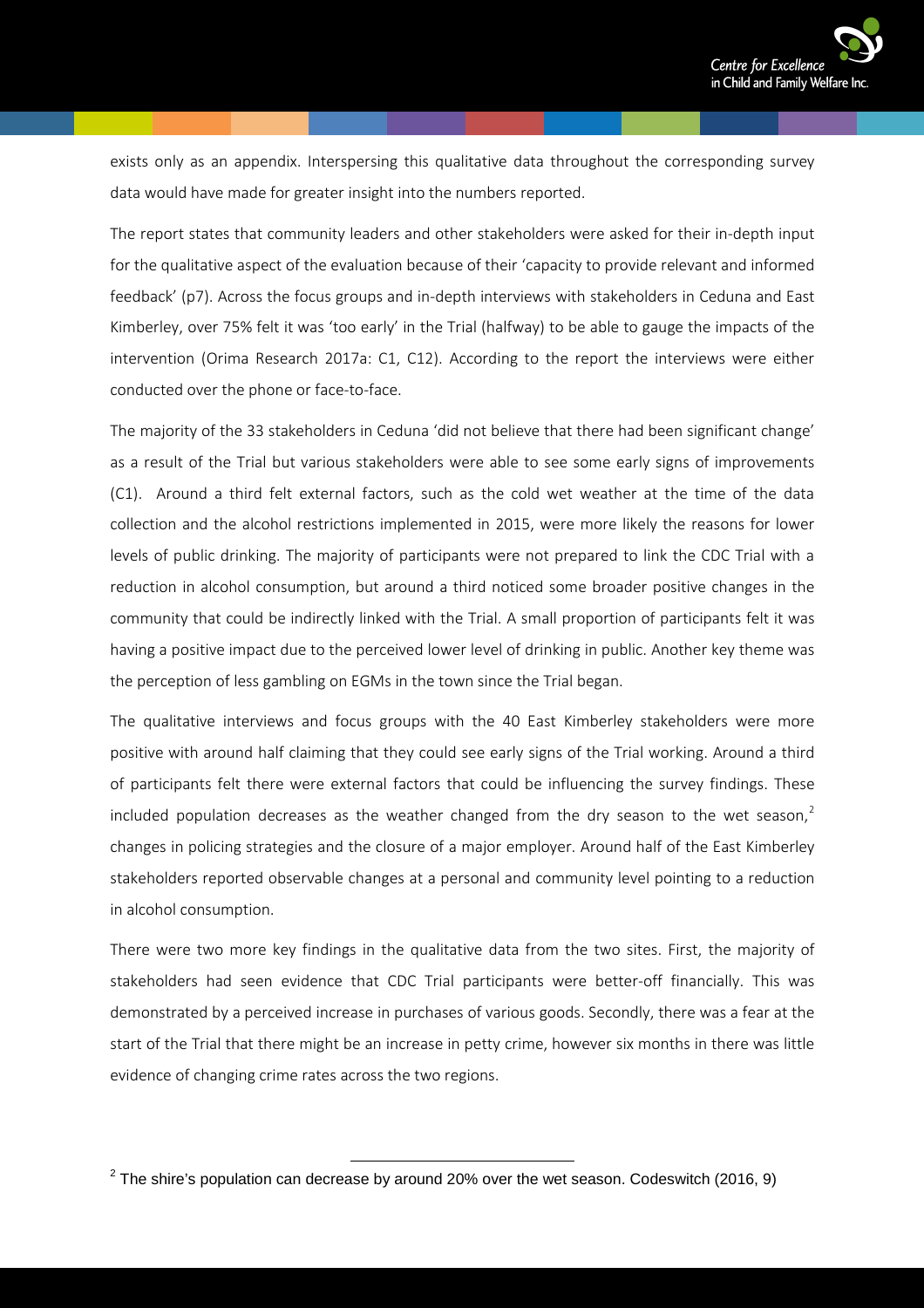

In addition to the qualitative data consigned to the appendices, some interesting administrative data is made available which fails to make headlines in the report. It shows that 21,000 (51%) card transactions failed due to lack of funds on the accounts. Further exploration of this figure would provide important information about whether this is largely explained by people having trouble monitoring their balance or whether people routinely lack the level of income required for basic needs.

Bringing more of this data in the appendices into the main section of the report, and triangulating it with the survey data, would strengthen the evaluation and perhaps result in a different set of conclusions.

#### Methodological issues

A recently published review of the Wave 1 Evaluation for the Centre for Aboriginal Economic Policy Research at the Australian National University argues that the evaluation relies too heavily upon subjective perceptions and opinions about the effectiveness of the scheme rather than more conclusive forms of data. Additionally this data is not triangulated systematically to verify the findings throughout the report (Hunt 2017). Furthermore, the report (p2) highlights a methodological flaw in the interviewing of some of the Trial's participants. Orima's footnote in Appendix E notes that not all stakeholders interviewed in the Phase 1 Trial were interviewed for their baseline data in the initial Conditions Report. Rather, they were asked to retrospectively complete this at the same time as rating their perception of the scheme six months into the Trial. The number of participants this refers to is not stated, and their ratings were simply included in the average ratings which were used by the Federal Government to justify the decision to continue the scheme beyond the 12 month Trial. Hunt (2017) suggests that as a result these responses were likely affected by recall bias.

Whilst 91% of the CDC Trial participants who were surveyed were Indigenous, only 15% of the stakeholder organisations involved in the focus groups were Aboriginal organisations (D1-2). If there were a higher proportion of Aboriginal voices heard through the qualitative aspect of the evaluation, there would have been greater opportunities for cultural insight into some of the issues facing recipients.

Additionally, the overall information provided by the report and the appendices on the methodology is quite limited. This is highlighted by the lack of survey instruments provided in the appendices. Without this information it is difficult to know how exactly the surveys, interviews and focus groups were conducted and how this affects the findings.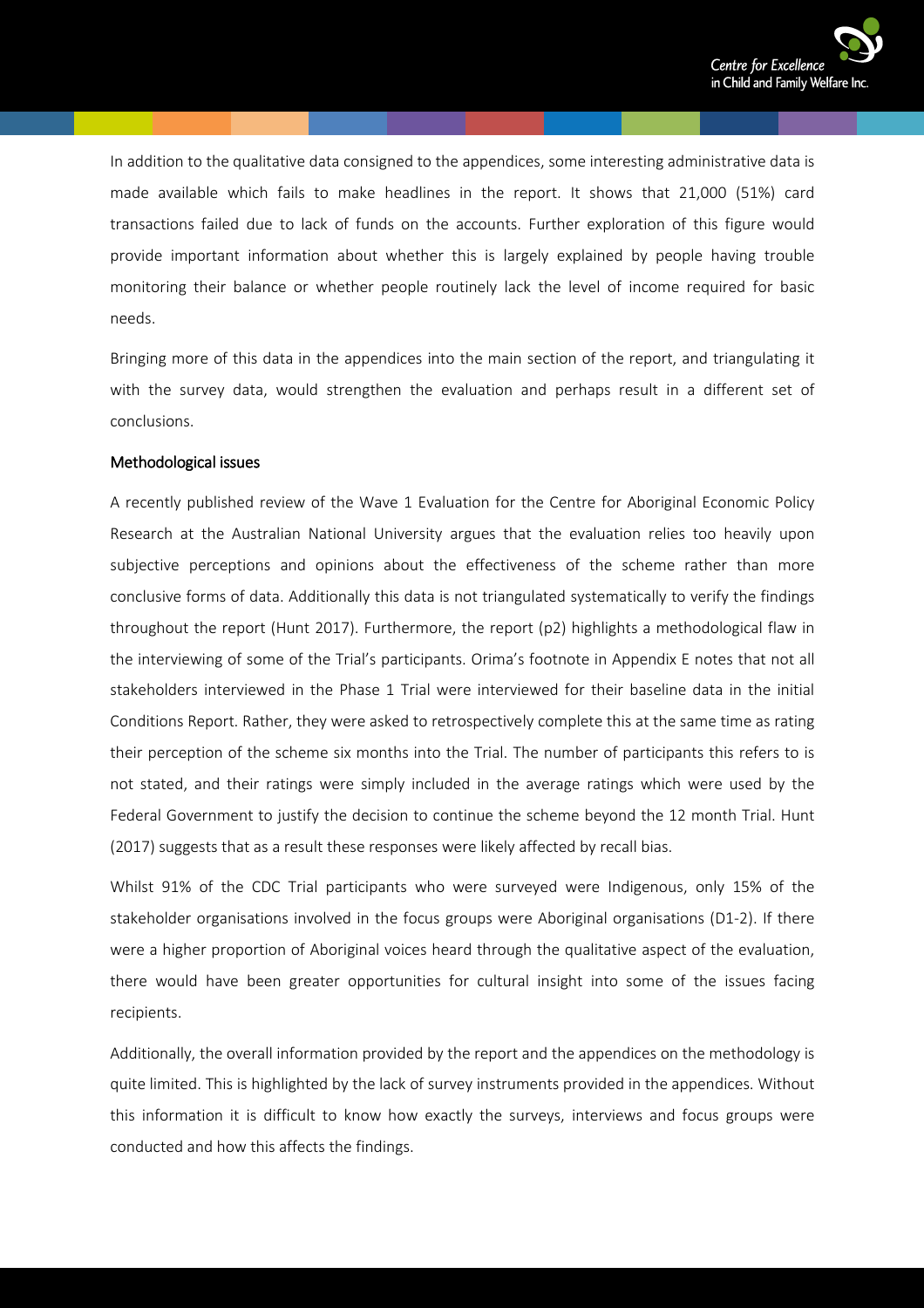

Although a large sample of participants in the scheme was used for the evaluation, the 'systematic intercept method' (mentioned on page 12) that was used is potentially problematic. This method involved standing on 'high traffic sites' as well as roving particular areas and asking at least every second person if they are involved in CDC and if they would like to participate in the evaluation. Although the report claims participation rates were reasonable for the methodology, it led to about the same level of people declining to participate in the evaluation as people accepted in East Kimberley. This raises questions as to whether this methodology led to the most robust evaluation of the program.

There is no cost-benefit analysis of the scheme or comparison with other policy responses, such as increased support services, in the evaluation report. Therefore there is little evidence provided as to whether this policy 'stacks up' economically. The evaluation does not disclose the costs of the program, but details were recently obtained through the Department of Social Services under freedom of information. The estimated maximum cost of the trial is stated to be \$18.9 million to administer, which equates to around \$11,000 per participant for the year (Department of Social Services 2017b). The report is silent on the existing evidence base on policy interventions to reduce the harms associated with alcohol, drugs and gambling (even though they have been involved in other income management evaluations previously). This leaves the reader without a useful comparison upon which to base the effectiveness of the CDC Trial.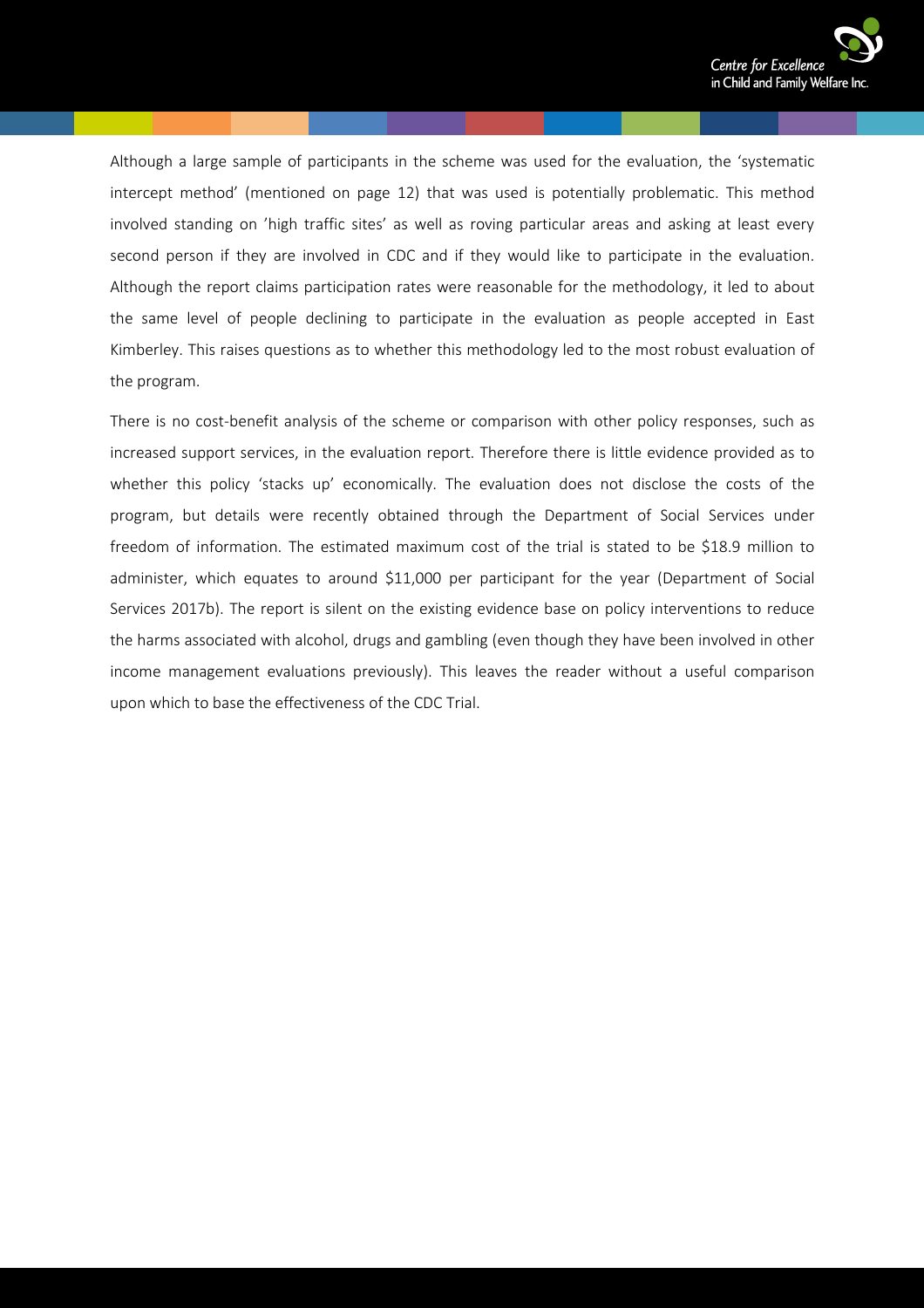

#### <span id="page-13-0"></span>Political responses to the Wave 1 Evaluation

Following the release of the Wave 1 Interim Evaluation Report, the Federal Government hailed the scheme a 'success' with much publicity, citing the report's conclusions and the few highlighted statistics in the executive summary (*The West Australian* 2017;SBS 2017). Based on the results at the halfway mark of the trial, the government has decided to continue the intervention for a further two years with reviews every six months. The 'clear proof of concept' reported in the evaluation (a somewhat ambiguous term that could be misused) has led to calls for further expansion, with the government announcing the introduction of CDC to two new sites by July 2017 (Department of Social Services 2017c). The Federal MP for Ceduna, Rowan Ramsey, told the media 'I find it difficult to envisage a community that it wouldn't work in … It doesn't matter where you go, whether you go to Port Augusta or Adelaide or into the middle of Sydney' (ABC 2017a). Andrew Forrest's organisation, *the Minderoo Foundation*, recently launched a television advertising campaign to expand the CDC, particularly for people under the age of 18. The campaign contends that gambling, alcohol and drug use are down 33%, with reference to the Wave 1 Evaluation (ABC 2017b). Even before the release of the evaluation on 4 October 2016, the Hon Alan Tudge MP, Minister for Human Services, also discussed on ABC radio the government's proposed exploration of cashless welfare cards for youth (Department of Social Services, 2016).

#### <span id="page-13-1"></span>**Conclusion**

The Wave 1 Interim Evaluation Report for the Cashless Debit Card Trial in Ceduna and East Kimberley shows some signs of improved outcomes for some in the trial. This included reported reductions in alcohol consumption and claims that some participants have more disposable income. However the overall data shows the CDC was ineffective in achieving its goals for the majority of participants who had their income quarantined without their permission. Forty-nine percent of the participants felt the CDC made their lives worse. The interim evaluation does not distinguish for which people the CDC assists and in what circumstances. The evaluation does acknowledge that the final report after the full 12 months of the evaluation will be able to present a fuller picture of the Trial's effectiveness and hopefully provide additional nuances. At the same time however, the Wave 1 Evaluation made some very strong conclusions that were used to justify the extension and expansion of the program. The conclusions reported in the evaluation do not appear to reflect the mixed results of the quantitative and qualitative data. They instead present a more positive picture than the full report and the appendices demonstrate.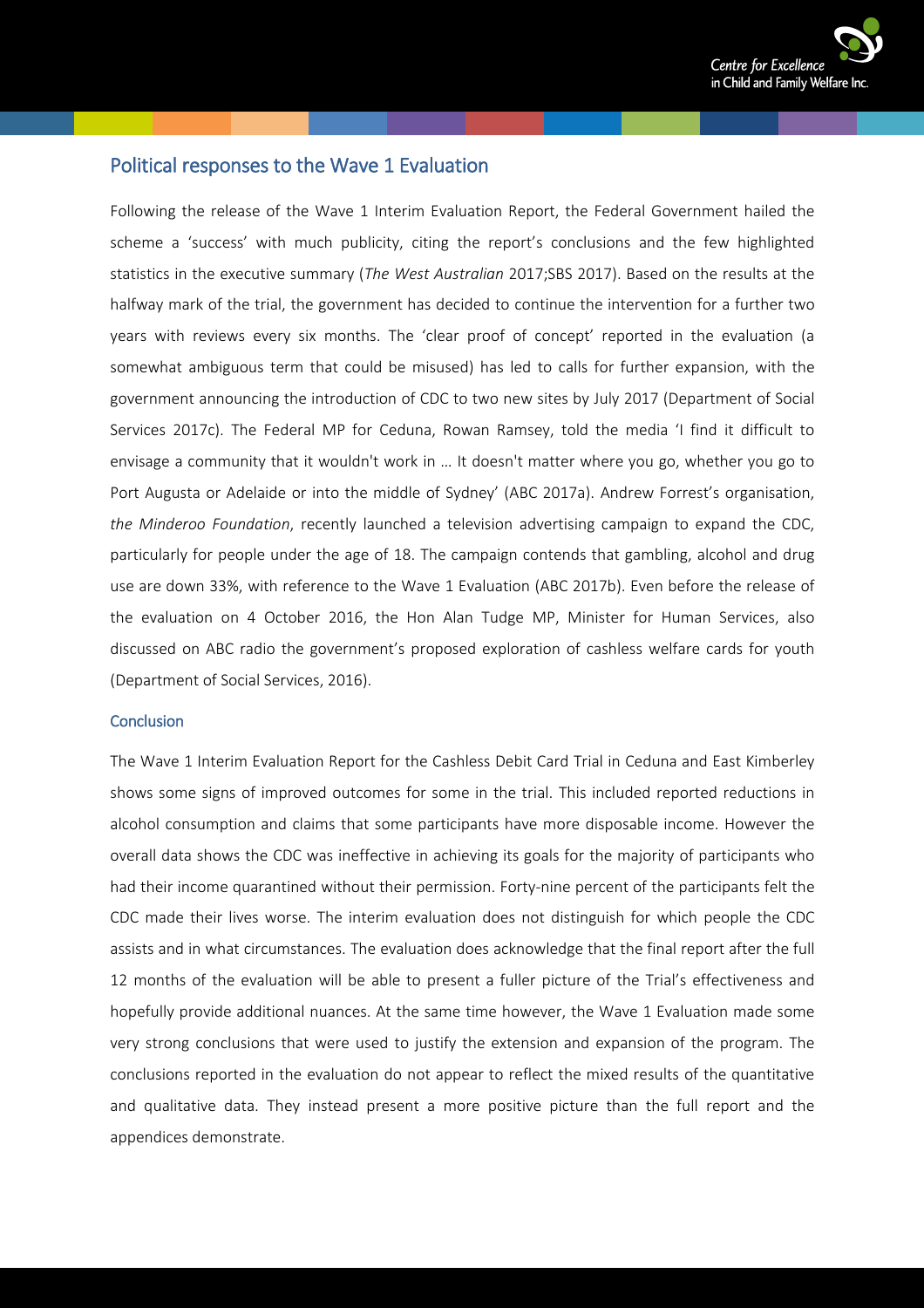

## <span id="page-14-0"></span>**References**

ABC (2013). Breaking the cycle of alcohol and drug abuse in Ceduna. Retrieved from <http://www.abc.net.au/7.30/content/2013/s3834225.htm>

ABC (2017a) Centrelink cashless welfare trial may be expanded as Government prepares for May budget. 13 Apr 2017. Retrieved from [http://www.abc.net.au/news/2017-04-](http://www.abc.net.au/news/2017-04-13/centrelink-cashless-welfare-trial-may-be-expanded/8441418) [13/centrelink-cashless-welfare-trial-may-be-expanded/8441418](http://www.abc.net.au/news/2017-04-13/centrelink-cashless-welfare-trial-may-be-expanded/8441418)

ABC (2017b) Mining billionaire Andrew 'Twiggy' Forrest's charity pushes for more Centrelink income management. 22 Apr 2017. Retrieved from [http://www.abc.net.au/news/2017-04-](http://www.abc.net.au/news/2017-04-22/andrew-twiggy-forrest-pushes-for-expansion-of-centrelink-cdc/8463006) [22/andrew-twiggy-forrest-pushes-for-expansion-of-centrelink-cdc/8463006](http://www.abc.net.au/news/2017-04-22/andrew-twiggy-forrest-pushes-for-expansion-of-centrelink-cdc/8463006)

Australian Institute of Health & Welfare (2011) Substance misuse among Aboriginal and Torres Strait Islander people. Cat. no. IHW 40. Canberra: Australian Institute of Health & Welfare, 2011.

Bray R. (2016) 'Income management evaluations – What do we know? Placing the findings of the evaluation of new income management in the Northern Territory in context', *CAEPR Working Paper No. 11*, CAEPR, ANU, Canberra

Codeswitch (2016) Takeaway Alcohol Management System (TAMS): A review into the effectiveness of the trial system, January–September 2016, Codeswitch, Mt Lawley

Department of Social Services (2017a) Cashless Debit Card Trial – Overview. Australian Government. Retrieved from [https://www.dss.gov.au/families-and-children/programmes](https://www.dss.gov.au/families-and-children/programmes-services/welfare-conditionality/cashless-debit-card-trial-overview)[services/welfare-conditionality/cashless-debit-card-trial-overview](https://www.dss.gov.au/families-and-children/programmes-services/welfare-conditionality/cashless-debit-card-trial-overview)

Department of Social Services (2017b) Attachment A Cashless Debit Card Trials Costs. Canberra. Australian Government. Retrieved from [https://www.dss.gov.au/sites/default/files/documents/04\\_2017/attachment\\_a\\_cashless\\_deb](https://www.dss.gov.au/sites/default/files/documents/04_2017/attachment_a_cashless_debit_card_trials_costs.pdf) [it\\_card\\_trials\\_costs.pdf](https://www.dss.gov.au/sites/default/files/documents/04_2017/attachment_a_cashless_debit_card_trials_costs.pdf)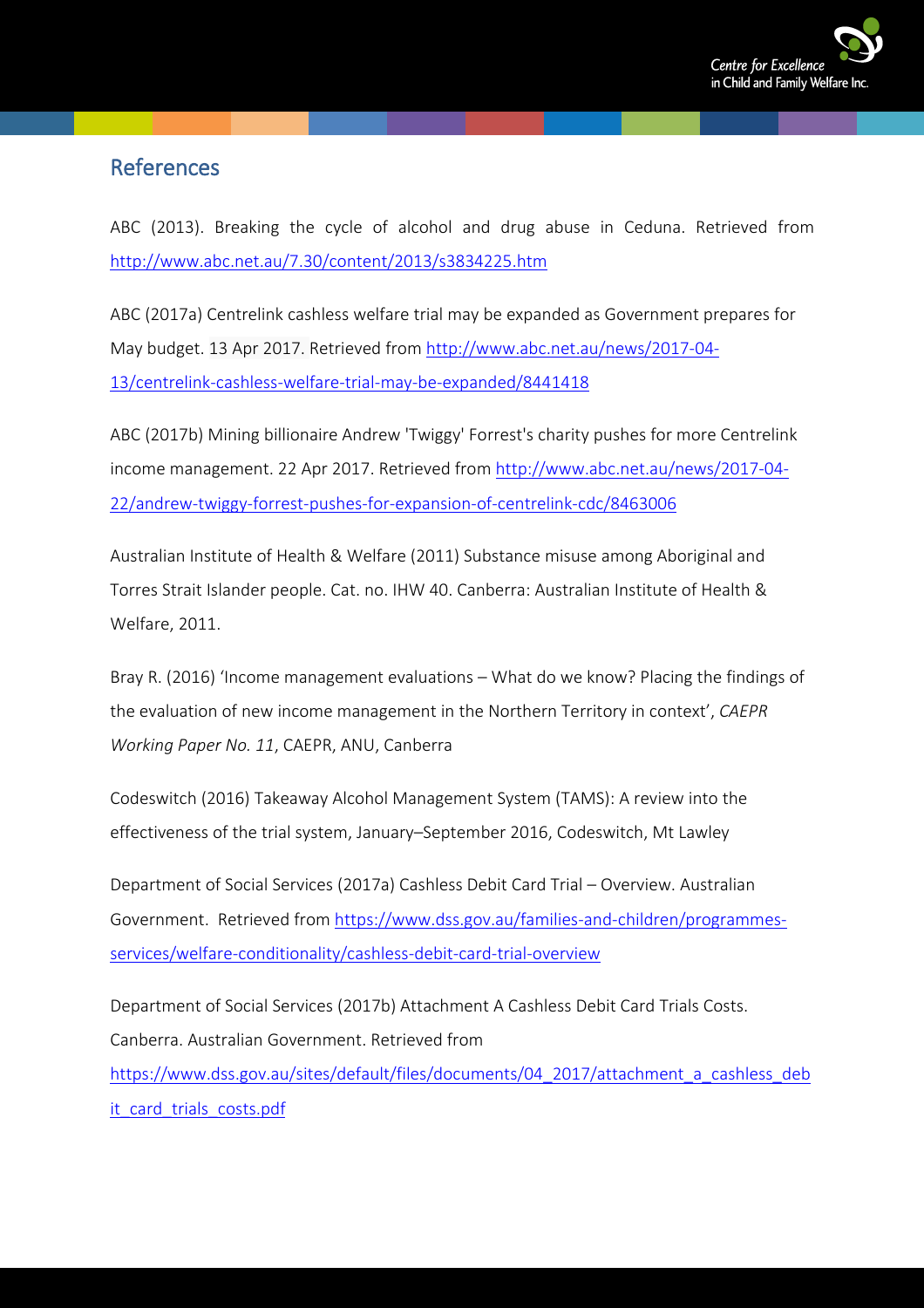

Department of Social Services (2017c) Welfare Quarantining. 24 May 2017. Retrieved from [https://www.dss.gov.au/our-responsibilities/families-and-children/programmes](https://www.dss.gov.au/our-responsibilities/families-and-children/programmes-services/welfare-quarantining)[services/welfare-quarantining](https://www.dss.gov.au/our-responsibilities/families-and-children/programmes-services/welfare-quarantining)

Department of Social Services (2016) Transcript: ABC Hobart – Statewide mornings, interview with Leon Compton. Retrieved from [https://www.mhs.gov.au/transcripts/2016-11-02-abc](https://www.mhs.gov.au/transcripts/2016-11-02-abc-hobart-statewide-mornings-interview-leon-compton)[hobart-statewide-mornings-interview-leon-compton](https://www.mhs.gov.au/transcripts/2016-11-02-abc-hobart-statewide-mornings-interview-leon-compton)

Department of Social Services (2015) Income Management Evaluations. 24 November 2015. Retrieved from https://www.dss.gov.au/families-and-children-programmes-services-welfareconditionality-income-management/income-management-evaluations

Dietze, P. M., Jolley, D. J., Chikritzhs, T. N., Clemens, S., Catalano, P., & Stockwell, T. (2009) Income inequality and alcohol attributable harm in Australia. *BMC Public Health*, *9*(1), 70.

Forrest, A. (2014) The Forrest review: Creating parity, Australian Government Department of the Prime Minister and Cabinet, Canberra.

Foundation for Alcohol Research and Education (2016) Risky business: The alcohol industry's dependence on Australia's heaviest drinkers. Canberra: Foundation for Alcohol Research and Education.

Gao, C., Ogeil, R.P., & Lloyd, B. (2014). Alcohol's burden of disease in Australia. Canberra: Foundation for Alcohol Research and Education (FARE) and VicHealth in collaboration with Turning Point.

Gray M., Hand K. & Katz I. (2014) Evaluating New Income Management in the Northern Territory: Final evaluation report, Social Policy Research Centre, UNSW Australia.

Hunt, J. (2017) 'The Cashless Debit Card trial evaluation: A short review', *CAEPR Working Paper No. 1/2017*, CAEPR, ANU, Canberra